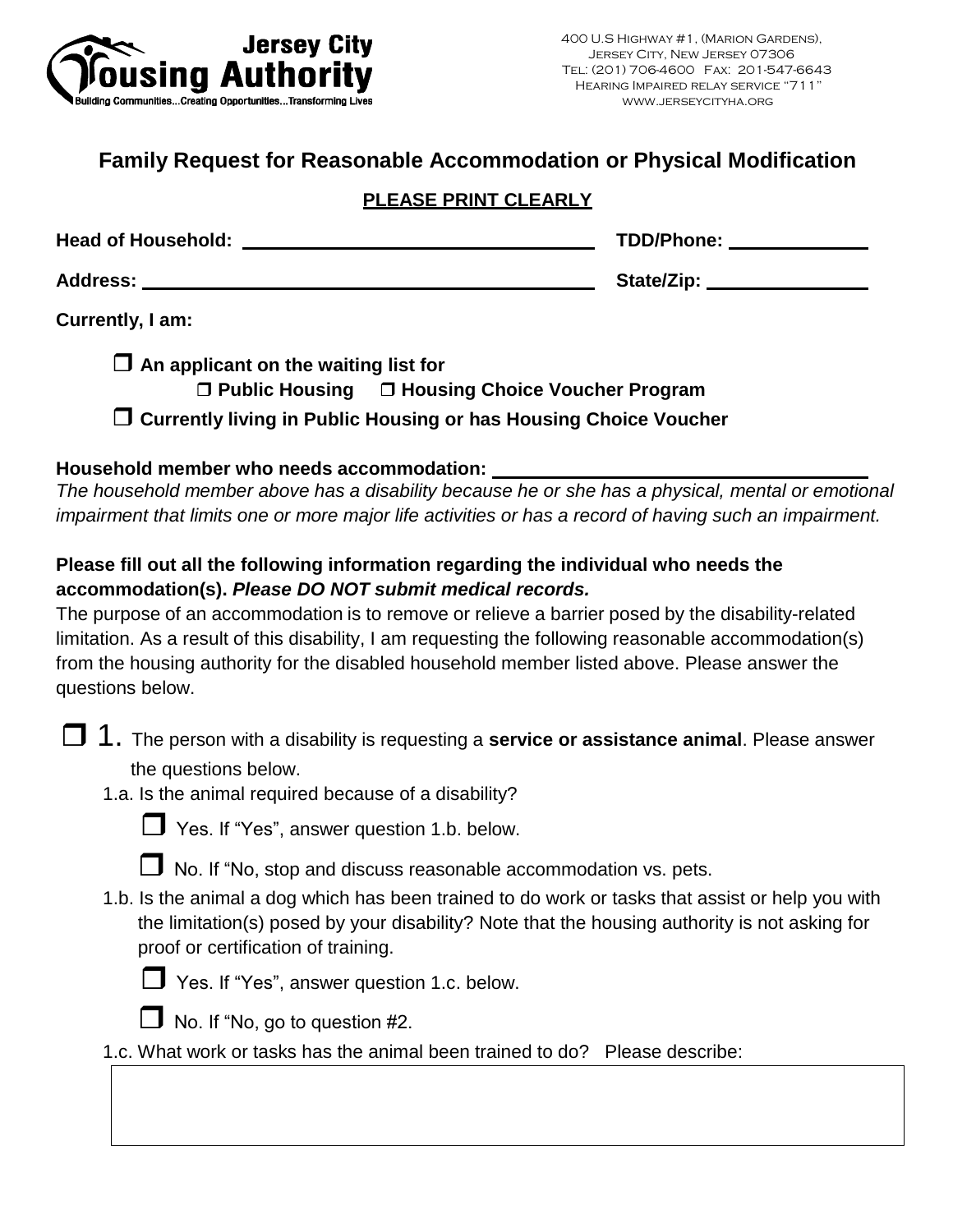| 2. As a result of this disability, the household member needs an assistance animal.                                                                                                                |
|----------------------------------------------------------------------------------------------------------------------------------------------------------------------------------------------------|
| Yes. If "Yes", please explain how the assistance animal would remove or alleviate a limitation<br>posed by the disability. Provide additional pages if necessary.                                  |
|                                                                                                                                                                                                    |
| 3. The household member needs a live-in aide. A daily in-home worker, housekeeper, or rotating<br>shifts are not equally effective as a reasonable accommodation because (please indicate in box): |
|                                                                                                                                                                                                    |
| $4.$ As a result of this disability, the household member needs the following accommodation(s)<br>or modification(s) from the JCHA. Please check one or more boxes below.                          |
| $\textbf{J}$ Special unit features $\quad \Box$ Modifications to unit $\quad \Box$ Modifications to common areas                                                                                   |
| Transfer to another unit that meets my disability-related needs<br>$\Box$ Other                                                                                                                    |
| Please explain. Provide additional pages if necessary.                                                                                                                                             |
|                                                                                                                                                                                                    |

 $\Box$  5. The household member needs a change in a rule, policy or procedure. (Note that fundamental requirements must still be met).

If "Yes", please specify the necessary change. Attach additional pages if necessary.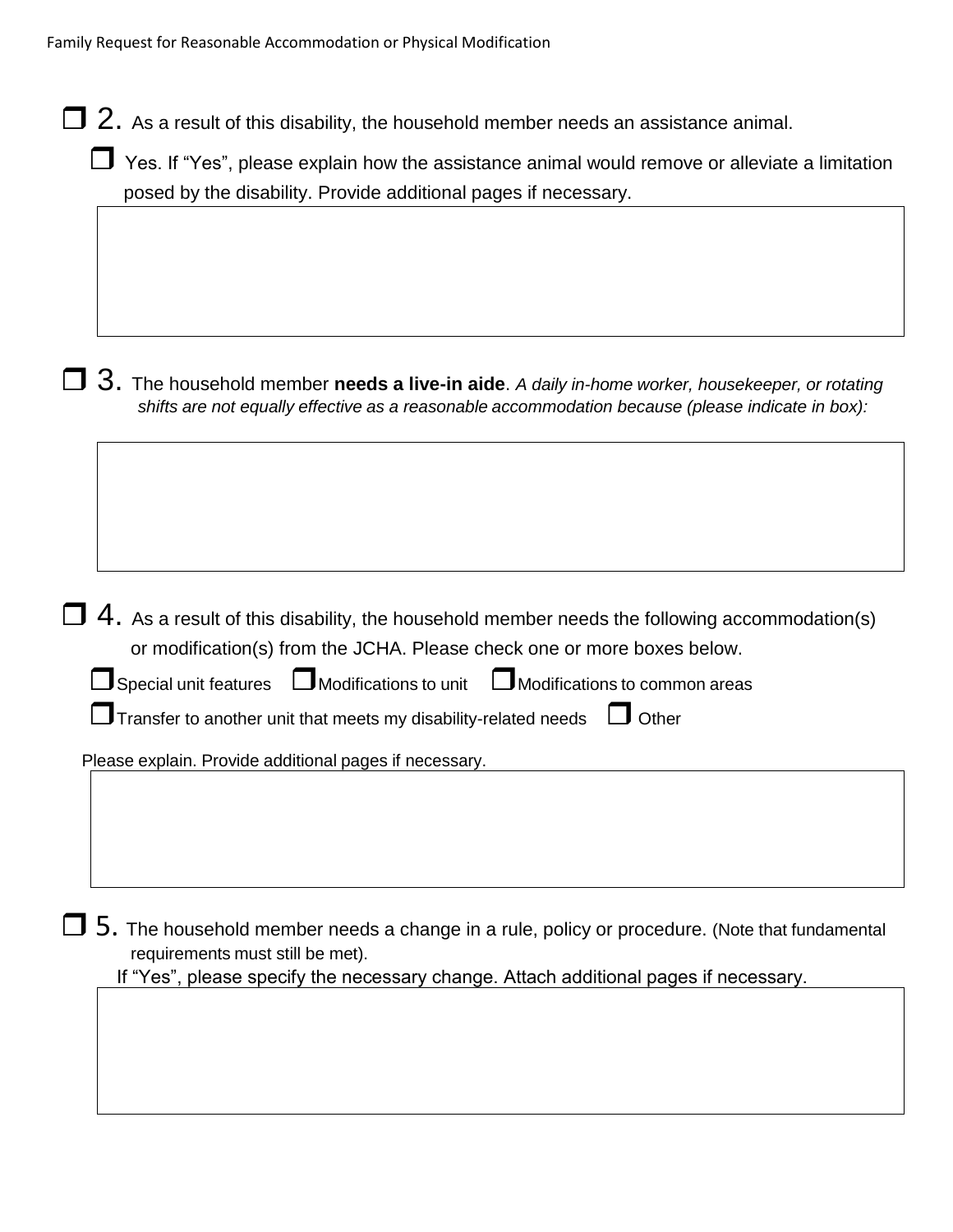I understand that the information obtained by the housing authority will be kept completely confidential and used solely to make a determination on my reasonable accommodation request.

### **FRAUD AND FALSE STATEMENTS**

Title 18, Section 1001 of the U.S. Code states that a person who knowingly and willingly makes false and fraudulent statements to any department of the United States Government, including the Department of Housing and Urban Development (HUD), a public housing authority (JCHA), and any owner (or employee of HUD, the JCHA, or the owner) may be subject to penalties that include fines and/or imprisonment.

I certify by signing below that all the information provided above is true, accurate and complete to the best of my knowledge.

Signature Date Date Date Contract and Contract Date Date Date

| For JCHA Use ONLY: JCHA Certification                                                                                                                           |                                                                                                    |  |
|-----------------------------------------------------------------------------------------------------------------------------------------------------------------|----------------------------------------------------------------------------------------------------|--|
| verification is required.                                                                                                                                       | certify that this individual's disability is obvious or otherwise known to the JCHA and no further |  |
| $\blacksquare$ I certify that this individual's need for the accommodation is readily apparent or known to the JCHA<br>and no further verification is required. |                                                                                                    |  |
|                                                                                                                                                                 |                                                                                                    |  |
| Signature of JCHA Official                                                                                                                                      | Date                                                                                               |  |
| Approval of JCHA 504 Coordinator                                                                                                                                | Date                                                                                               |  |